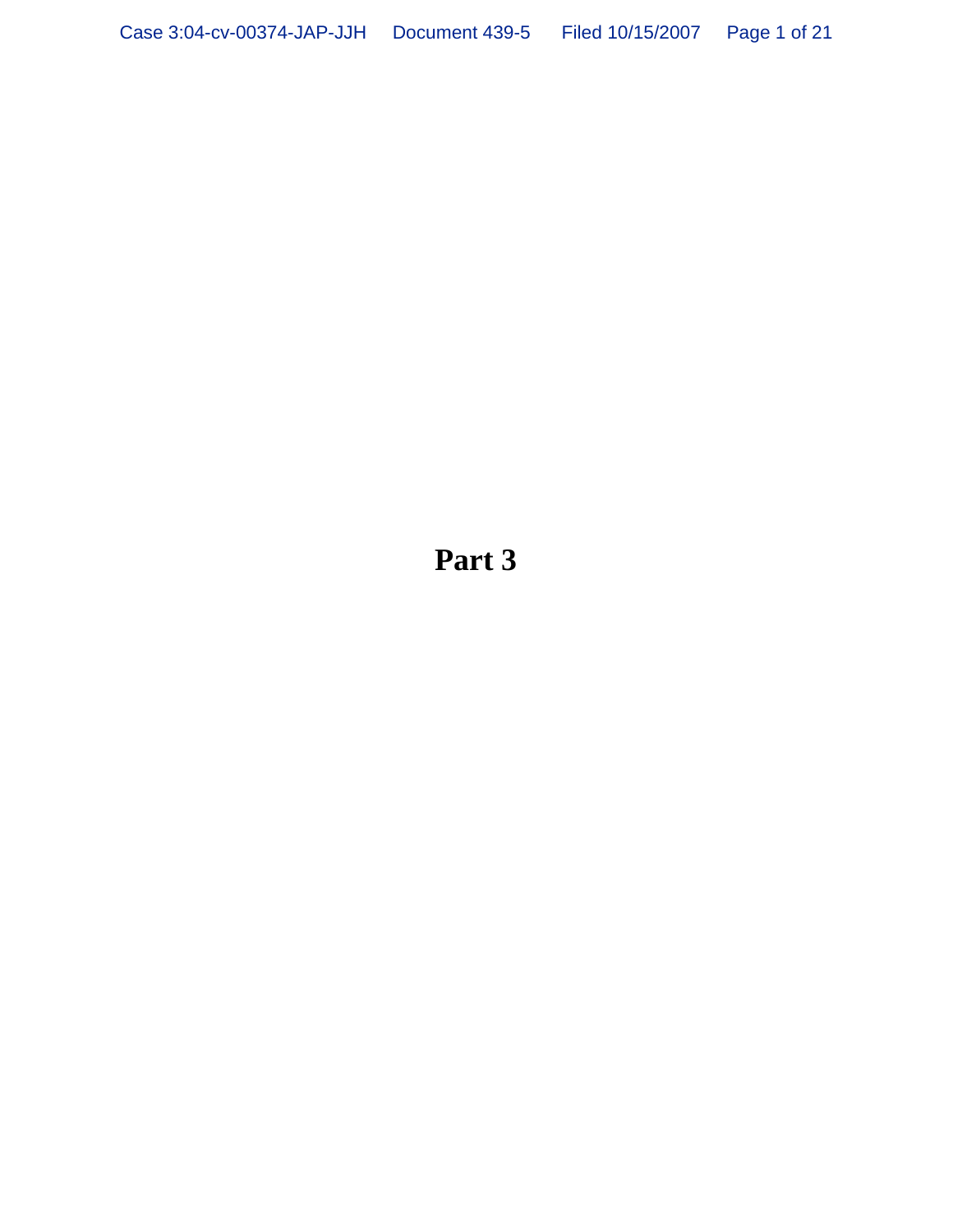|                             | Page 270                                         |
|-----------------------------|--------------------------------------------------|
| $10:46:11$ 1                | RODNEY SIDLE                                     |
| $10:46:14$ 2                | experience and their perspectives to try to      |
| $10:46:17$ 3                | provide some suggestion, guidance,               |
| $10:46:20$ 4                | recommendations back to management as to how to  |
| 10:46:25:5                  | deal with this inventory of volumes that looked  |
| 10:46:256                   | troublesome.                                     |
| 10:46:28<br>$7\overline{ }$ | Q.<br>As part of your role in Project            |
| 10:46:31 8                  | Rockford, were you ever asked whether or not     |
| 10:46:339                   | various -- certain volumes of proved reserves    |
| $10:46:36$ 10               | should be de-booked?                             |
| $10:46:44$ 11               | Α.<br>Continuing on with that -- with that       |
| $10:46:46$ 12               | discussion, yeah, I mean part of what I would    |
| $10:46:48$ 13               | say is when they brought a set of circumstances  |
| $10:46:51$ 14               | in front of me, I could apply -- I could say     |
| 10:46:54 15                 | well, were this in the US, this is how we would  |
| 10:46:56 16                 | treat it. And when they brought a set of         |
| $10:46:58$ 17               | circumstances that was indeed complete and       |
| 10:47:01 18                 | conclusive, well, then my answer would have been |
| $10:47:03$ 19               | in the US we would have done this.               |
| 10:47:0620                  | But again, that had to be put in the             |
| 10:47:0821                  | context of an international setting, and others. |
| 10:47:1222                  | had to assist with judgments of things I didn't  |
| $10:47:14$ 23               | know about how international situation may be    |
| $10:47:17$ 24               | different from my experiences in the US.         |
| 25                          | Do you recall any of the specific<br>Q.          |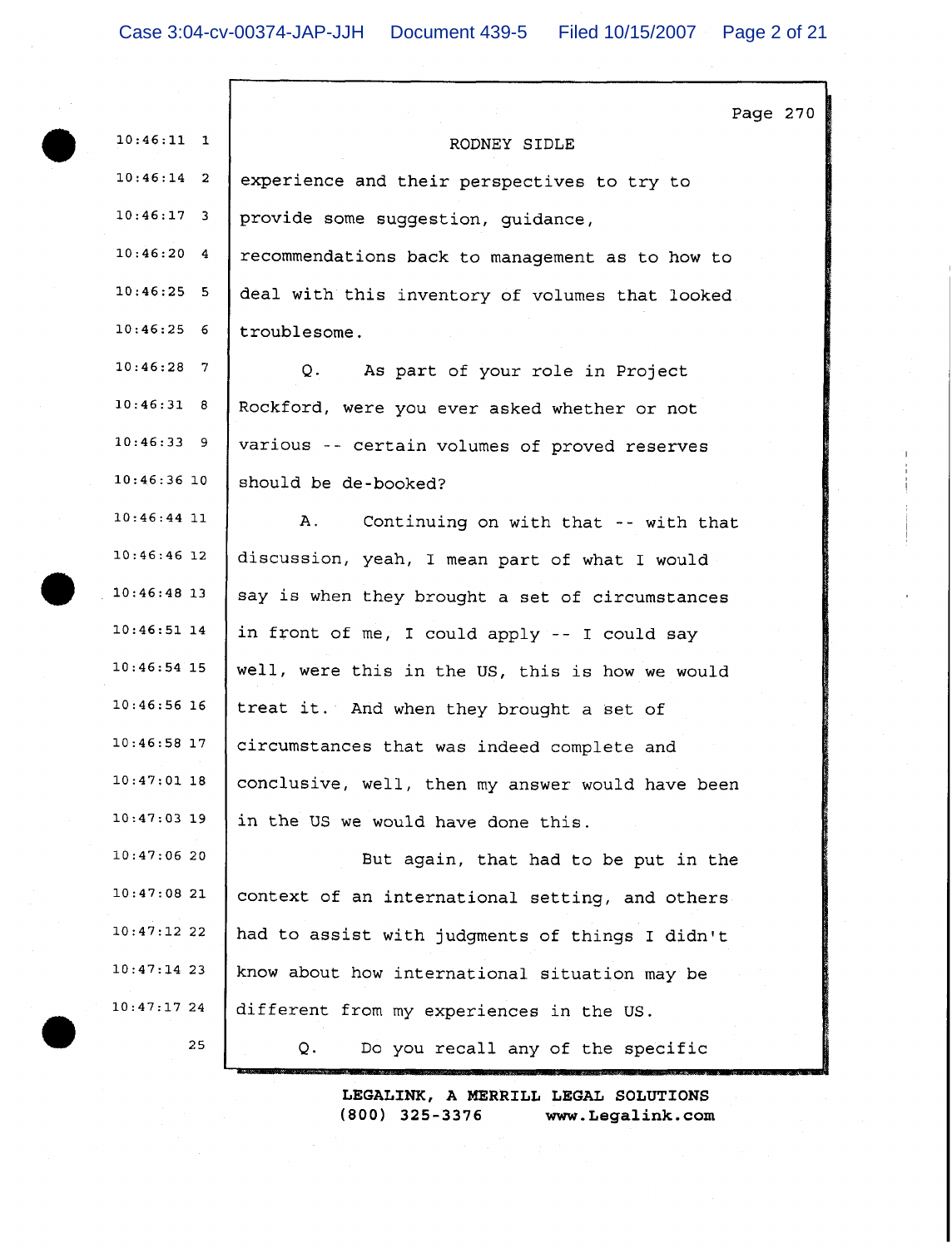|               | Page 271                                         |
|---------------|--------------------------------------------------|
| $10:47:20$ 1  | RODNEY SIDLE                                     |
| $10:47:25$ 2  | OUs for which you recommended volumes of proved  |
| $10:47:27$ 3  | reserves be de-booked?                           |
| $10:47:29$ 4  | MR. SMITH: Objection to form.<br>Lack            |
| $10:47:36$ 5  | of foundation.                                   |
| $10:47:44$ 6  | A.<br>The two that I remember are there          |
| $10:47:46$ 7  | were -- and I don't remember individual field    |
| $10:47:48$ 8  | names, just the circumstances -- there were some |
| $10:47:55$ 9  | circumstances in Nigeria where it appeared that  |
| $10:47:58$ 10 | projects, once planned, were not then going to   |
| $10:48:05$ 11 | be done, and in a situation like that in the US, |
| $10:48:07$ 12 | it wasn't in our plan, we weren't planning to do |
| $10:48:10$ 13 | it, we would have removed the volumes.           |
| $10:48:11$ 14 | There were some situations in Oman               |
| $10:48:17$ 15 | where the volume estimates were based on very    |
| $10:48:23$ 16 | immature project understandings, without really  |
| $10:48:25$ 17 | a clear and specific plan for how those volumes  |
| $10:48:28$ 18 | would be developed and produced.                 |
| $10:48:29$ 19 | And again, if that occurred in the               |
| 10:48:3420    | US, then I would feel uncomfortable with calling |
| 10:48:3621    | those proved reserves. They wouldn't seem to     |
| 10:48:37 22   | meet the criteria.                               |
| 10:48:4023    | Q.<br>Did you do any work in connection          |
| 10:48:43 24   | with Gorgon as part of the efforts in Project    |
| 25            | Rockford?                                        |
|               |                                                  |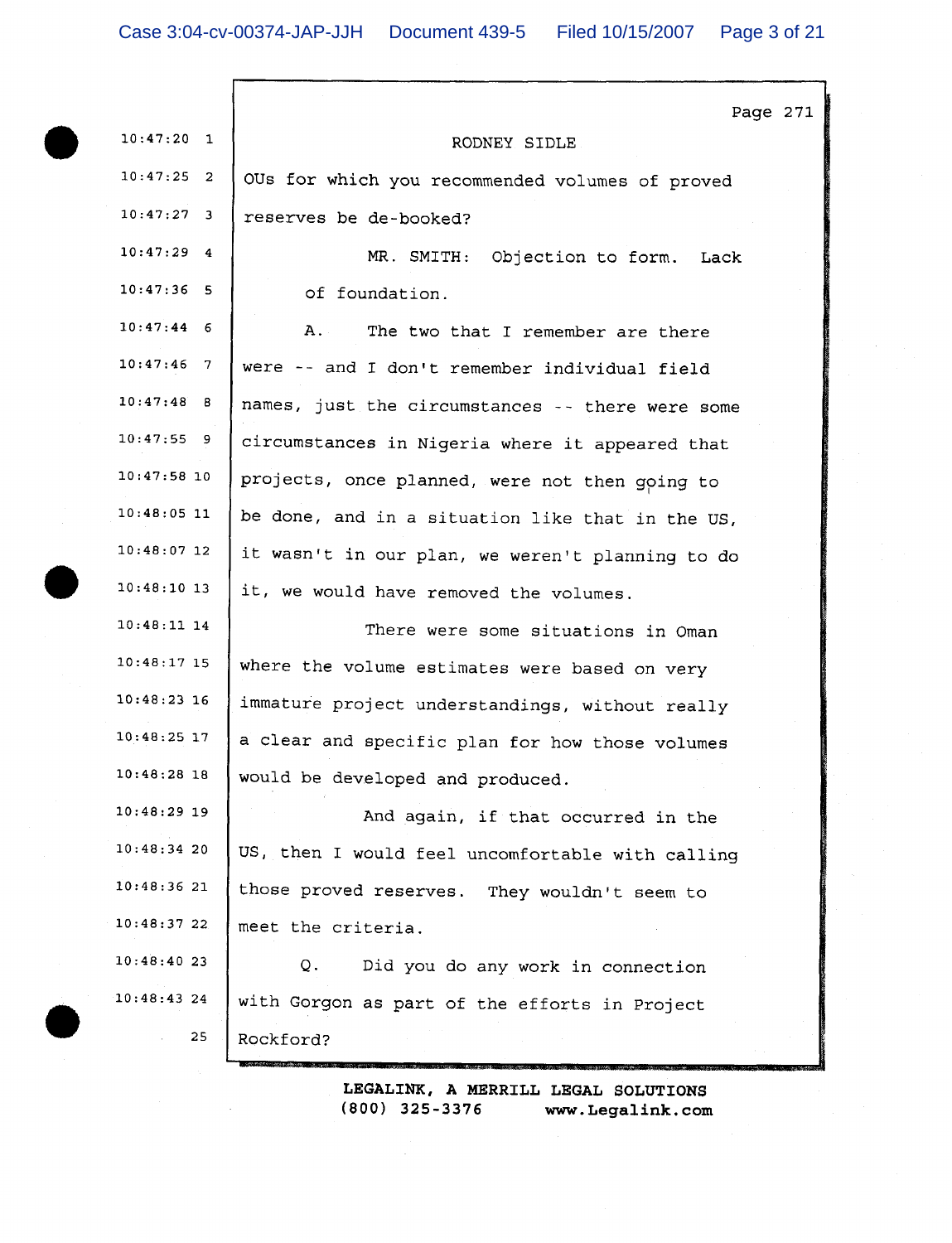|               | Page 272                                         |  |
|---------------|--------------------------------------------------|--|
| $10:48:43$ 1  | RODNEY SIDLE                                     |  |
| $10:48:45$ 2  | Α.<br>No. Not actually. I had very               |  |
| $10:48:48$ 3  | little contact with it.                          |  |
| $10:48:51$ 4  | Q.<br>With respect to the reserves that          |  |
| $10:48:54$ 5  | you looked at in Nigeria, was that in connection |  |
| 10:48:576     | with the SPDC OU?                                |  |
| $10:48:58$ 7  | Α.<br>Yes, it was.                               |  |
| 10:49:01 8    | Q.<br>Do you recall the approximate volume       |  |
| $10:49:05$ 9  | of proved reserves at issue?                     |  |
| $10:49:12$ 10 | Α.<br>I don't remember an exact number,          |  |
| $10:49:12$ 11 | no.                                              |  |
| $10:49:15$ 12 | Q.<br>Do you recall if proved reserves           |  |
| $10:49:18$ 13 | were actually de-booked in connection with SPDC, |  |
| $10:49:20$ 14 | at the conclusion of Project Rockford?           |  |
| $10:49:21$ 15 | Α.<br>Yes, I believe they were.                  |  |
| $10:49:24$ 16 | Q.<br>Do you recall the volume of --             |  |
| $10:49:24$ 17 | Α.<br>No, I don't.                               |  |
| $10:49:35$ 18 | Q.<br>During the course of your efforts in       |  |
| $10:49:40$ 19 | connection with Project Rockford, did you ever   |  |
| 10:49:4520    | consider whether the various issues that called  |  |
| $10:49:49$ 21 | into question, in your mind, the viability of -- |  |
| 10:49:5322    | or the propriety of the reserves bookings at     |  |
| 10:49:5823    | SPDC should have come to light in a group audit? |  |
| 10:50:0224    | MR. SMITH: Objection to form.                    |  |
| 25            | Α.<br>Could you ask the question again,          |  |
|               |                                                  |  |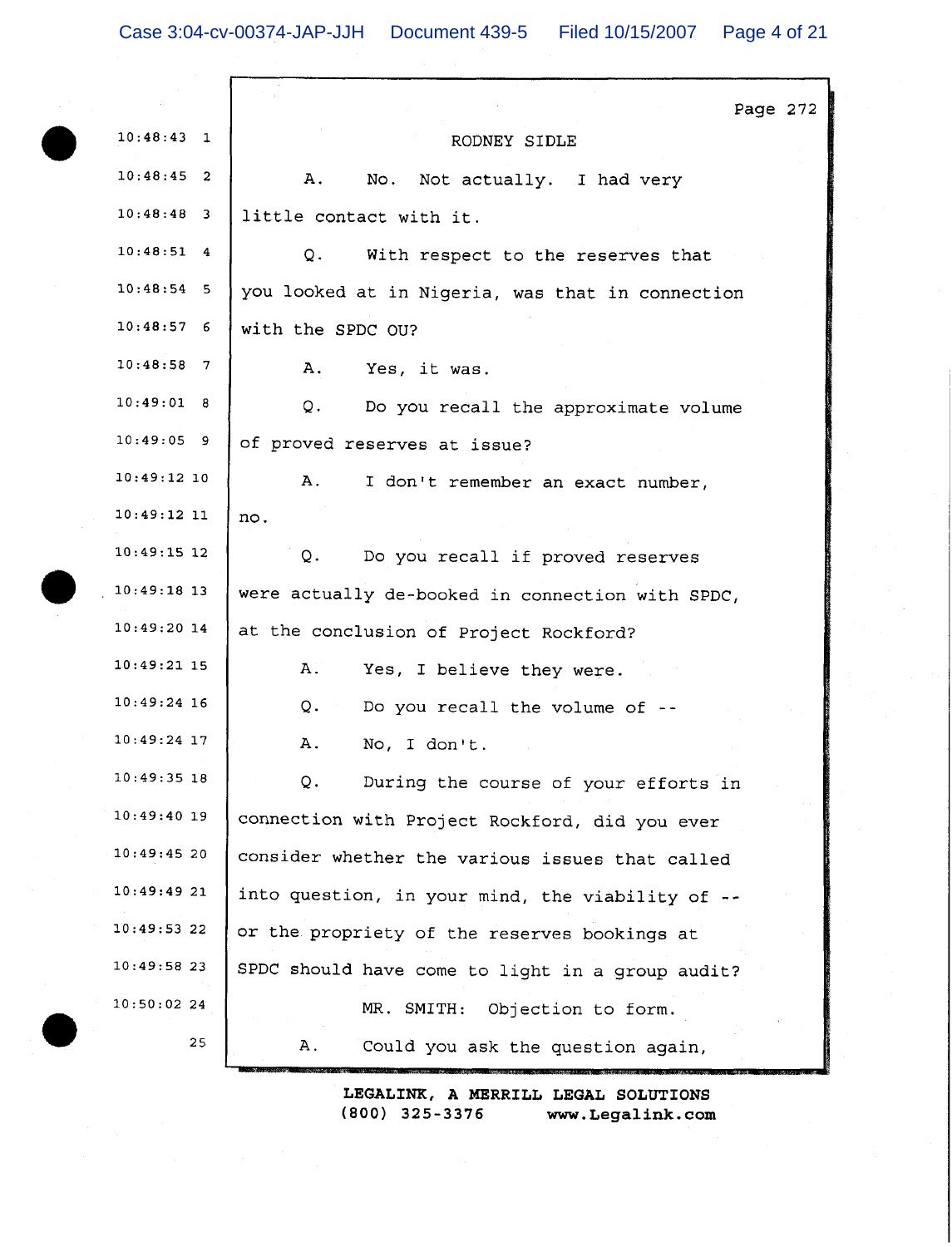|               | Page 273                                         |
|---------------|--------------------------------------------------|
| $10:50:04$ 1  | RODNEY SIDLE                                     |
| $10:50:04$ 2  | please?                                          |
| $10:50:06$ 3  | Q.<br>I'll rephrase the question. Sure.          |
| $10:50:08$ 4  | While you were looking or reviewing              |
| $10:50:10$ 5  | the proved reserves bookings at SPDC, did it     |
| $10:50:15$ 6  | ever occur to you that some of the issues or     |
| $10:50:19$ 7  | problems to those reserves should have come to   |
| 10:50:21 8    | light in a group audit?                          |
| $10:50:22$ 9  | MR. SMITH: Objection to form.<br>Lack            |
| $10:50:28$ 10 | of foundation.                                   |
| $10:50:34$ 11 | Α.<br>Given my relative inexperience with        |
| 10:50:38 12   | the group audit structure, and how it was done,  |
| $10:50:40$ 13 | other than the single example that I had in the  |
| $10:50:42$ 14 | US, it was difficult for me to conclude what     |
| $10:50:46$ 15 | should or should not have been done in that      |
| $10:50:48$ 16 | audit structure.                                 |
| $10:50:54$ 17 | Q.<br>Were you ever asked whether the            |
| $10:50:59$ 18 | problems with the proved reserves at SPDC should |
| $10:51:03$ 19 | have been picked up or caught during the group   |
| 10:51:0520    | audit?                                           |
| 10:51:0721    | Α.<br>I don't recall that being asked.           |
| 10:51:0722    | No.                                              |
| $10:51:12$ 23 | Did you ever indicate to anybody<br>Q.           |
| 10:51:1724    | that you thought there were issues that came     |
| 25            | up -- withdrawn.                                 |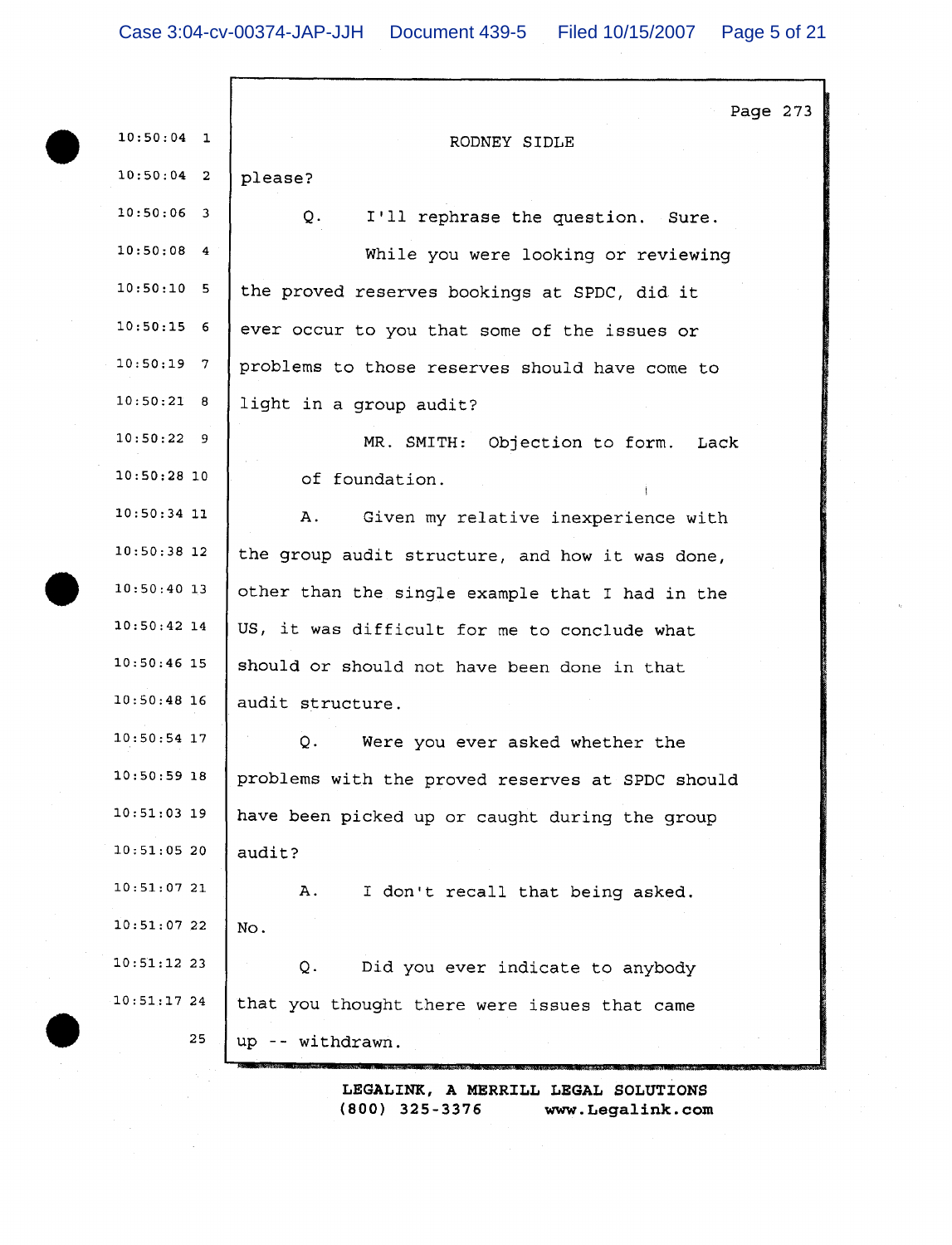|               | Page 274                                         |
|---------------|--------------------------------------------------|
| $10:51:17$ 1  | RODNEY SIDLE                                     |
| $10:51:19$ 2  | Did you ever indicate to anybody                 |
| $10:51:23$ 3  | that any of the problem issues connected to the  |
| $10:51:27$ 4  | proved reserves at SPDC should have been brought |
| $10:51:30$ 5  | to light in a group audit?                       |
| $10:51:31$ 6  | MR. SMITH: Objection to form.                    |
| $10:51:42$ 7  | I don't recall that I did. No.<br>Α.             |
| 10:51:45 8    | I would like now, sir, to direct<br>Q.           |
| $10:51:48$ 9  | your attention to the page ending with Bates     |
| $10:51:53$ 10 | number 069.                                      |
| $10:51:58$ 11 | Α.<br>069. I have it.                            |
| $10:52:02$ 12 | Directing your attention to the<br>Q.            |
| $10:52:08$ 13 | fourth paragraph from the bottom of the page,    |
| $10:52:09$ 14 | beginning with the words "stricter application   |
| 10:52:10:15   | of SEC guidelines."                              |
| $10:52:11$ 16 | Do you see that, sir?                            |
| $10:52:12$ 17 | I see it.<br>Α.                                  |
| $10:52:15$ 18 | Mr. Barendregt talks about stricter<br>О.        |
| $10:52:18$ 19 | application of the SEC guidelines and revision   |
| $10:52:21$ 20 | of the group guidelines and the effect they had  |
| 10:52:3221    | on SNEPCO -- well, in connection with Bonga and  |
| $10:52:34$ 22 | Erha.                                            |
| 10:52:3523    | Do you know what Mr. Barendregt was              |
| 10:52:3824    | referring to there when he references stricter   |
| 25            | application of SEC guidelines?                   |
|               |                                                  |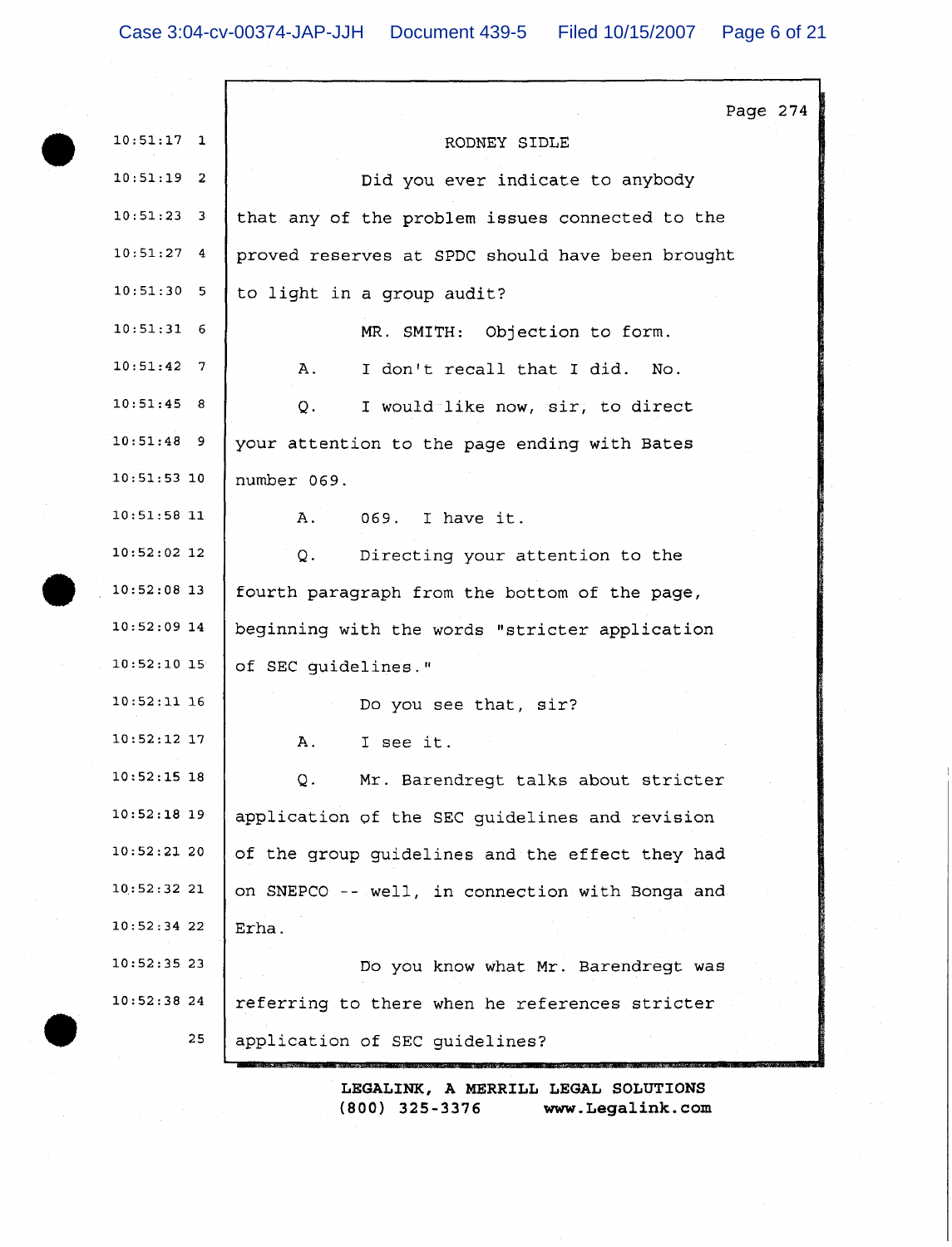|               | Page 275                                         |
|---------------|--------------------------------------------------|
| $10:52:53$ 1  | RODNEY SIDLE                                     |
| $10:52:54$ 2  | Α.<br>He makes reference to stricter             |
| $10:53:00$ 3  | application of SEC guidelines and consequent     |
| 10:53:024     | revision of group guidelines. Exactly what he    |
| $10:53:04$ 5  | was referring to, what sections or what change,  |
| $10:53:09$ 6  | I don't know.                                    |
| $10:53:11$ 7  | Q.<br>If I could ask you now, sir, to turn       |
| 10:53:16 8    | to page 071.                                     |
| $10:53:18$ 9  | A.<br>071, okay. All right.                      |
| 10:53:23:10   | Q. A little bit from the top of the              |
| $10:53:25$ 11 | page you'll see number 7, Reasonable Certainty   |
| $10:53:27$ 12 | of Development. Do you see that, sir?            |
| $10:53:28$ 13 | A.,<br>I see it.                                 |
| $10:53:30$ 14 | Q.<br>Mr. Barendregt writes, "During 2001        |
| $10:53:34$ 15 | the SEC re-clarified their interpretation of the |
| $10:53:38$ 16 | FASB rules regarding the booking of proved       |
| $10:53:45$ 17 | reserves" -- references -- or "(Refs 4.5)."      |
| $10:53:48$ 18 | Do you know what Mr. Barendregt is               |
| $10:53:51$ 19 | referring to when he talks about the             |
| 10:53:5620    | re-clarification of the interpretation of FASB   |
| 10:53:5921    | rules?                                           |
| 10:54:0122    | Α.<br>I'm not sure I know exactly what he        |
| $10:54:05$ 23 | was referring to, but given the date of 2001,    |
| 10:54:0724    | and our discussions yesterday about the March    |
| 25            | 2001 guidance that the SEC has made available, I |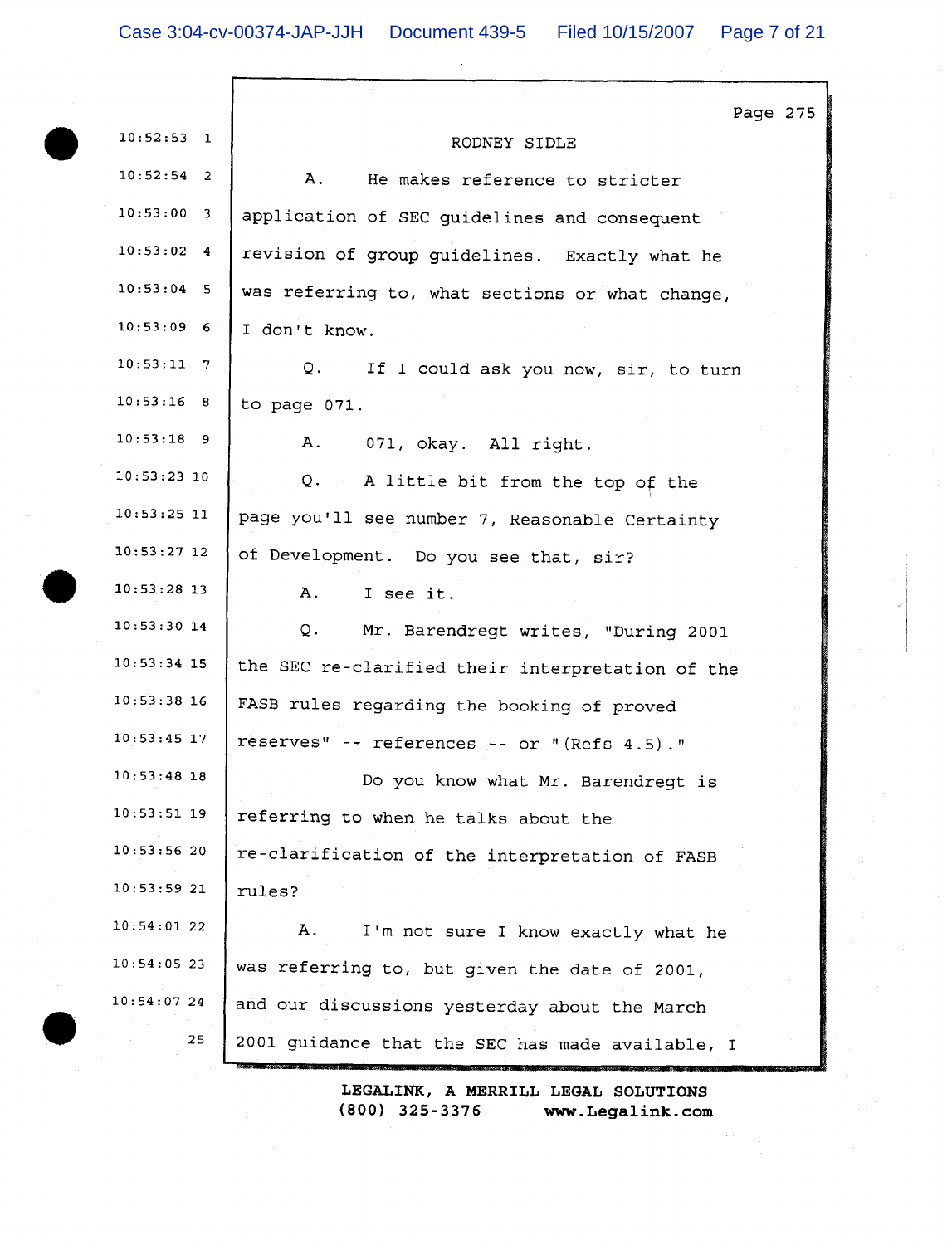|               | Page 276                                         |
|---------------|--------------------------------------------------|
| $10:54:10$ 1  | RODNEY SIDLE                                     |
| $10:54:13$ 2  | think it's logical to speculate that that's what |
| $10:54:13$ 3  | he meant.                                        |
| $10:54:18$ 4  | Q.<br>Are you referencing the -- we looked       |
| 10:54:21:5    | at yesterday an exhibit that was the proposed,   |
| 10:54:226     | or draft --                                      |
| $10:54:26$ 7  | Α.<br>Yes. Finalized with a March 2001           |
| 10:54:28 8    | version that expanded the draft we saw           |
| $10:54:31$ 9  | yesterday, and that's what the official guidance |
| $10:54:35$ 10 | was, that was prepared. Now, whether that's      |
| $10:54:37$ 11 | exactly what he meant here or if he meant        |
| $10:54:40$ 12 | something else, I don't know.                    |
| $10:54:42$ 13 | $\circ$ .<br>The next sentence in that paragraph |
| $10:54:44$ 14 | reads: "One of the stipulations was that proved  |
| $10:54:47$ 15 | reserves could only be booked for projects whose |
| $10:54:51$ 16 | development was not subject to 'reasonable       |
| 10:54:59 17   | doubt.'"                                         |
| $10:54:59$ 18 | Α.<br>I see that.                                |
| $10:55:03$ 19 | Q.<br>Okay. Based on your understanding          |
| 10:55:0820    | of the SEC rules, could proved reserves have     |
| 10:55:1221    | ever have been booked for projects that were     |
| 10:55:14 22   | subject to a reasonable doubt?                   |
| 10:55:1623    | MR. SMITH: Objection to form.                    |
| 10:55:30.24   | Α.<br>Well, certainly it's clear from the        |
| 25            | SEC rules, especially from my understanding of   |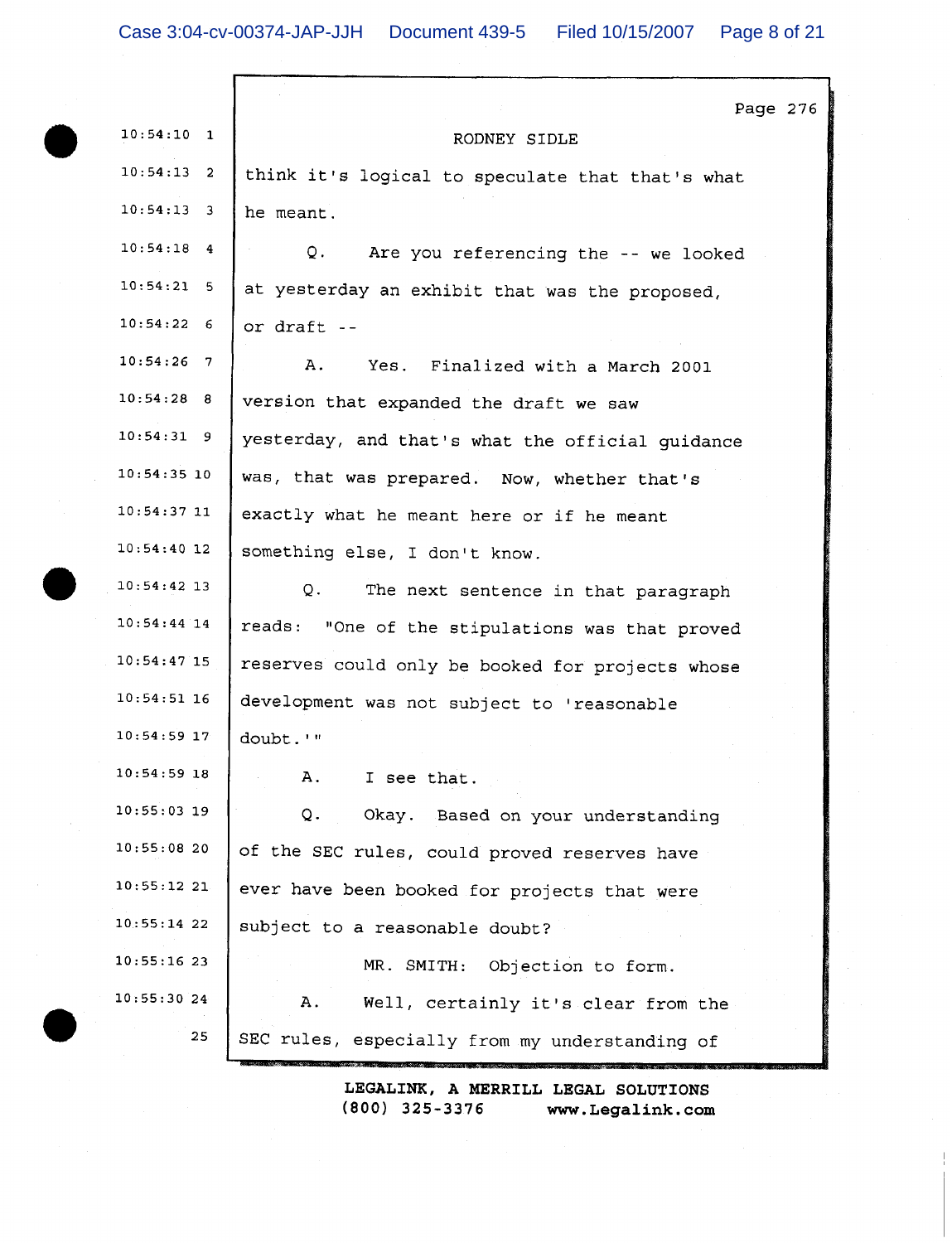Г

|                    | Page 277                                         |
|--------------------|--------------------------------------------------|
| $10:55:35$ 1       | RODNEY SIDLE                                     |
| $10:55:38$ 2       | how they were applied within SEPCO, which is the |
| $10:55:39$ 3       | basis of my knowledge at that time, that         |
| 10:55:424          | reasonable certainty was required. Exactly what  |
| $10:55:46$ 5       | Anton means here by "reasonable doubt," he       |
| $10:55:49$ 6       | doesn't define. So whether reasonable doubt is   |
| $10:55:52 \quad 7$ | enough to mean you're not reasonably certain, or |
| 10:55:54 8         | there's some doubt and you can still be          |
| $10:55:56$ 9       | reasonably certain, is unclear. I'm not sure I   |
| $10:55:58$ 10      | know exactly what he's meaning by the statement. |
| $10:56:12$ 11      | Q.<br>If I could now direct your attention       |
| $10:56:17$ 12      | to page 073 of that document, sir.               |
| 10:56:19 13        | А.<br>073. All right. I have that.               |
| $10:56:24$ 14      | Q.<br>Number 11, it's toward the top of          |
| $10:56:27$ 15      | the page, the second numeral down, reads Group   |
| $10:56:30$ 16      | Guidelines - first time booking of new fields.   |
| $10:56:31$ 17      | Do you see that, sir?                            |
| $10:56:32$ 18      | Α.<br>Yes, I do.                                 |
| $10:56:36$ 19      | If you look at that first paragraph,<br>Q.       |
| 10:56:3920         | and if you would just read that to yourself,     |
| 10:56:4621         | you'll see that Mr. Barendregt indicates that    |
| 10:56:4922         | all major projects of VAR 3 would need to be     |
| 10:56:5123         | passed before a -- before proved reserves could  |
| 10:56:5824         | be booked, and references FID in connection with |
| 25                 | new gas markets.                                 |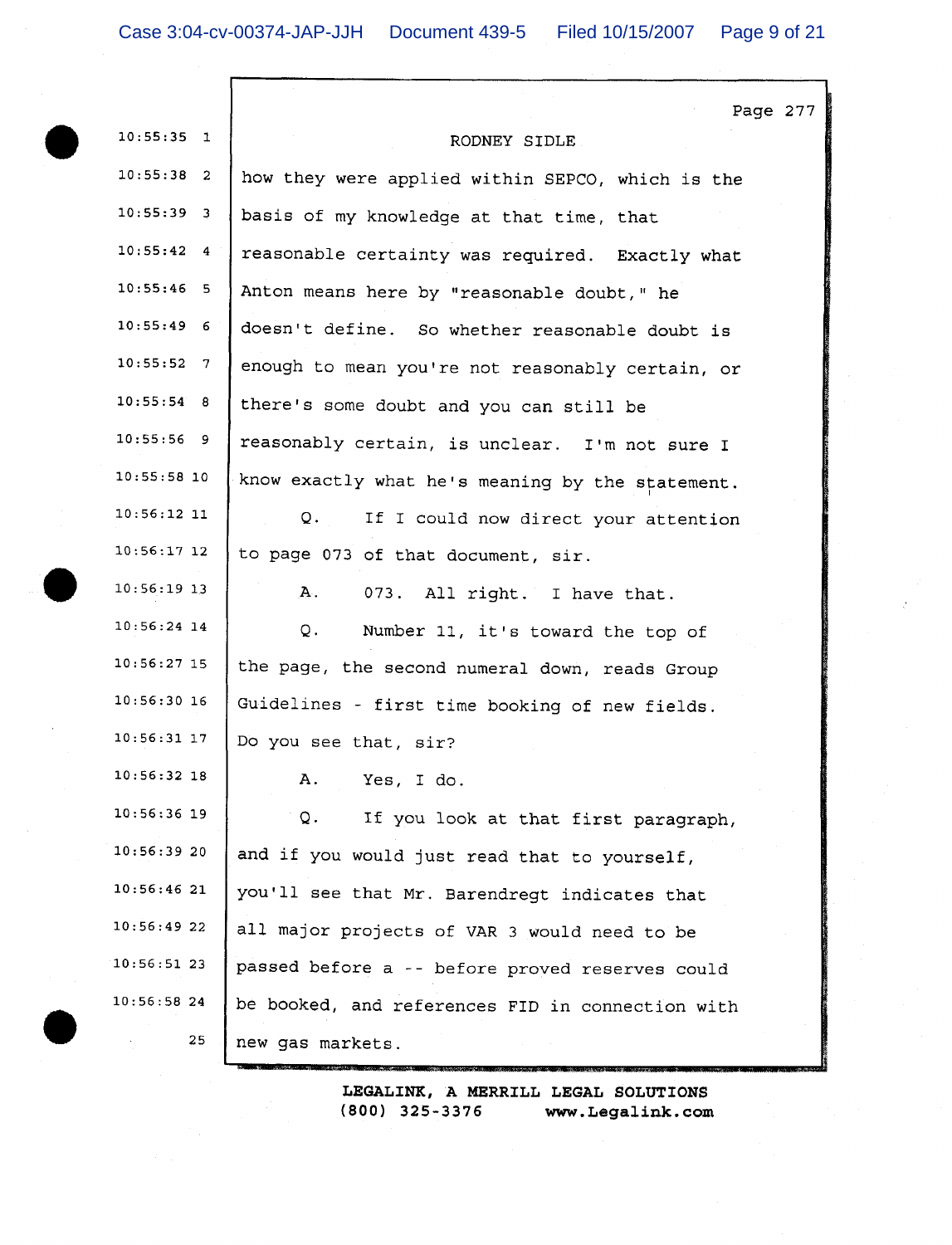|               | Page 278                                       |
|---------------|------------------------------------------------|
| $10:57:04$ 1  | RODNEY SIDLE                                   |
| $10:57:05$ 2  | My question -- well, let me know               |
| $10:57:07$ 3  | when you're done reading that paragraph. I'm   |
| 10:57:074     | sorry.                                         |
| 10:57:22:5    | (Witness reviewing document.)                  |
| $10:57:24$ 6  | Α.<br>Okay. I've read the paragraph.           |
| $10:57:25$ 7  | Q.<br>Actually. The first sentence in the      |
| 10:57:27 8    | next paragraph, if you could read that also,   |
| $10:57:32$ 9  | where he opines on the VAR 3 review.           |
| $10:57:34$ 10 | (Witness reviewing document.)                  |
| $10:57:42$ 11 | A.<br>I've read it.                            |
| $10:57:45$ 12 | Q.<br>Yesterday we talked a little about       |
| $10:57:49$ 13 | the evolution of the standards under the group |
| $10:57:52$ 14 | guidelines. At some point you indicated that   |
| $10:57:55$ 15 | you thought it was VAR 3 and then moved to     |
| $10:57:56$ 16 | VAR 4.                                         |
| $10:57:59$ 17 | But we had some trouble in terms of            |
| $10:58:02$ 18 | the timing, I guess. Does this help refresh    |
| $10:58:07$ 19 | your recollection as to when a VAR 3 was       |
| 10:58:0920    | appropriate as a milestone for the booking of  |
| 10:58:1321    | proved reserves?                               |
| 10:58:1522    | Α.<br>The date of this document, I             |
| 10:58:1923    | believe, was early '03, so it would be looking |
| $10:58:24$ 24 | back at reviews done in '02. From that I would |
| 25            | conclude that the VAR 3 standard was in place  |
|               |                                                |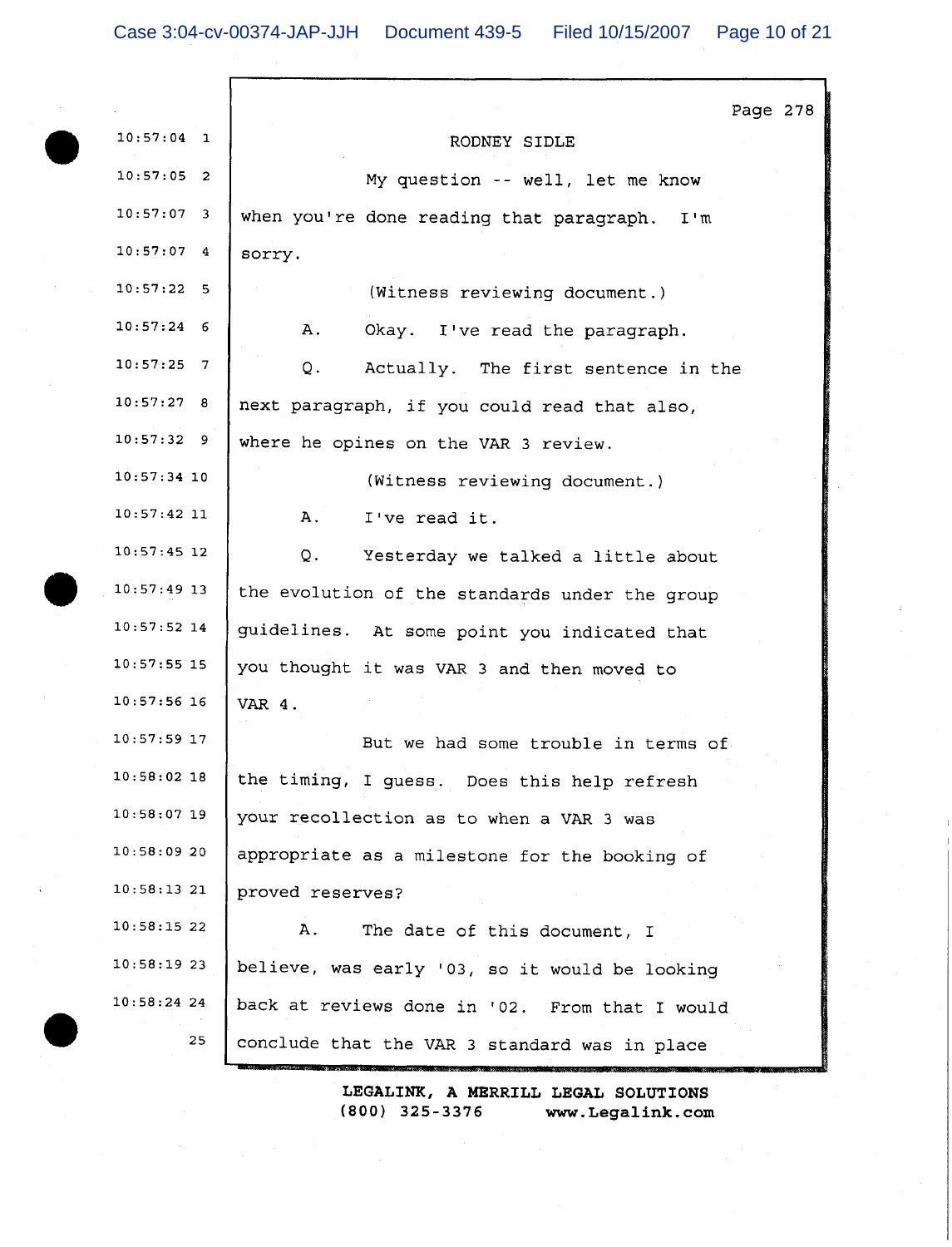| $10:58:27$ 1  | Page 279<br>RODNEY SIDLE                         |
|---------------|--------------------------------------------------|
| $10:58:33$ 2  | with the 2002 guideline document, and that       |
| $10:58:36$ 3  | subsequent changes to higher levels of VAR came  |
| $10:58:36$ 4  | later.                                           |
| $10:58:40$ 5  | Q. If you go back to the document, the           |
| $10:58:44$ 6  | third paragraph under 11, Mr. Barendregt         |
| $10:58:50$ 7  | recommends passage of -- I'm sorry -- yeah,      |
| 10:58:52 8    | passage of FID, or another strong public         |
| $10:58:58$ 9  | commitment by the OU concerning development as a |
| $10:58:59$ 10 | milestone.                                       |
| $10:59:07$ 11 | My question is: Do you recall,                   |
| $10:59:10$ 12 | prior to 2004, whether or not the group          |
| $10:59:14$ 13 | guidelines ever required passing of FID as a     |
| $10:59:16$ 14 | milestone before proved reserves could be        |
| $10:59:17$ 15 | booked?                                          |
| $10:59:25$ 16 | Well, we know they didn't have it in<br>Α.       |
| $10:59:31$ 17 | 2002, so prior to 2004, it would only mean 2003, |
| $10:59:33$ 18 | and I would have to go look at the guidelines in |
| 10:59:36 19   | 2003 and see whether it occurred there or later. |
| 10:59:3820    | Throughout this period SEPCO<br>Q.               |
| 10:59:4121    | required FID as a milestone prior to the booking |
| 10:59:4422    | of proved reserves on major projects. Correct?   |
| $10:59:45$ 23 | That's what we discussed yesterday.<br>A.,       |
| 10:59:4624    | That is correct.                                 |
| 25            | Do you know why it was that SEPCO<br>Q.          |
|               |                                                  |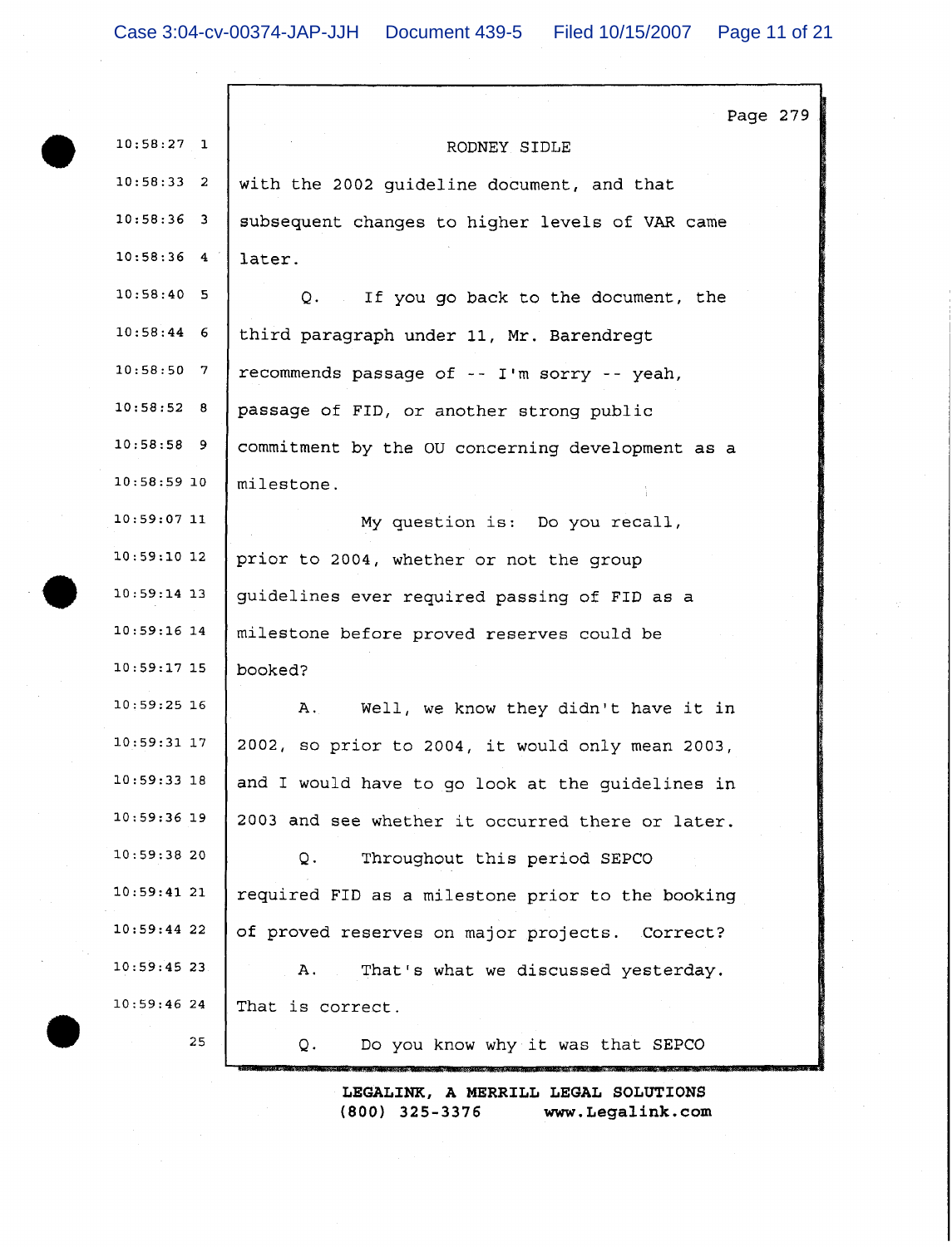Г

 $\mathcal{L}$ 

|               |                                                 | Page 280 |  |
|---------------|-------------------------------------------------|----------|--|
| $10:59:53$ 1  | RODNEY SIDLE                                    |          |  |
| $10:59:58$ 2  | utilized FID as a milestone for major projects  |          |  |
| 11:00:00 3    | in connection with proved reserves bookings?    |          |  |
| $11:00:03$ 4  | Α.<br>Yes, I do. Yes, I do. Our                 |          |  |
| $11:00:09$ 5  | experiences in developing the deepwater Gulf of |          |  |
| $11:00:10$ 6  | Mexico were such that the projects were         |          |  |
| $11:00:14$ 7  | extremely costly, literally a billion or        |          |  |
| 11:00:20 8    | billions of dollars, and at the time that SEPCO |          |  |
| $11:00:24$ 9  | was entering into the developments in the       |          |  |
| $11:00:28$ 10 | deepwater portion of the Gulf of Mexico, crude  |          |  |
| $11:00:31$ 11 | oil prices and natural gas prices were at a     |          |  |
| $11:00:35$ 12 | particularly weak state. So the economics of    |          |  |
| $11:00:42$ 13 | those ventures were challenged, given the cost  |          |  |
| $11:00:45$ 14 | that it -- that it would require.               |          |  |
| $11:00:46$ 15 | Because of that, there was                      |          |  |
| $11:00:51$ 16 | considerable uncertainty with the new projects, |          |  |
| $11:00:53$ 17 | whether or not they really would be funded by   |          |  |
| $11:00:55$ 18 | the corporation, because of the questions of    |          |  |
| $11:00:59$ 19 | profitability. And so the leadership at the     |          |  |
| $11:01:02$ 20 | time said well, we can't be certain that these  |          |  |
| 11:01:0621    | very costly projects with challenged economics  |          |  |
| 11:01:1022    | will be approved, just because we think there   |          |  |
| $11:01:12$ 23 | are good technical opportunities, we must wait  |          |  |
| $11:01:15$ 24 | until we're certain the corporation is going to |          |  |
| 25            | approve this massive expenditure before we say  |          |  |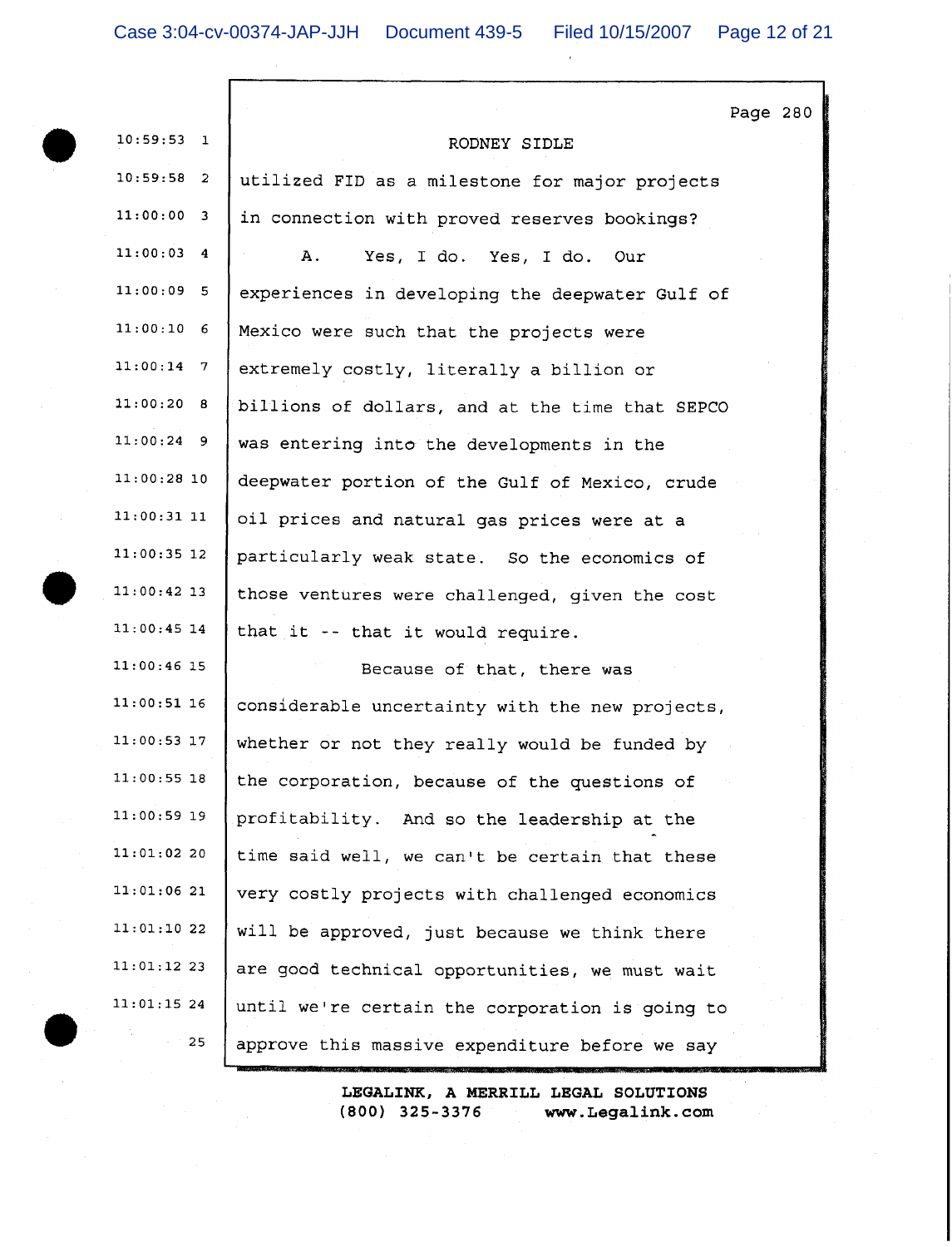$\Gamma$ 

|               | Page 281                                         |
|---------------|--------------------------------------------------|
| $11:01:17$ 1  | RODNEY SIDLE                                     |
| $11:01:19$ 2  | there is reasonable certainty and we go ahead.   |
| $11:01:21$ 3  | And it was that experience in the                |
| $11:01:23$ 4  | deepwater Gulf of Mexico that led to the rule    |
| $11:01:26$ 5  | for very major projects, we need FID.            |
| $11:01:41$ 6  | Q.<br>Did SEPCO ever change that standard?       |
| $11:01:52$ 7  | Α.<br>For the very large projects like TLP       |
| $11:01:54$ 8  | deepwater development, no, they never did.<br>We |
| $11:01:58$ 9  | recognize that there were smaller projects that  |
| $11:02:03$ 10 | were more routine, where that particular level   |
| $11:02:08$ 11 | of uncertainty wasn't the same, and so for       |
| $11:02:10$ 12 | smaller projects, then, we still required        |
| $11:02:12$ 13 | reasonable certainty, but we didn't necessarily  |
| $11:02:13$ 14 | require FID.                                     |
| $11:02:52$ 15 | Q.<br>Thank you.                                 |
| 16            |                                                  |
| 17            | (Sidle Exhibit 12, series of                     |
| 18            | e-mails with attached booklet, EP Global         |
| 19            | Processes - Hydrocarbon Resource Volume          |
| 20            | Management, April 2003, was marked for           |
| 11:02:53 21   | identification.)                                 |
| $11:02:53$ 22 |                                                  |
| $11:02:53$ 23 | BY MR. MacFALL:                                  |
| $11:02:55$ 24 | Mr. Sidle, you've just been handed a<br>О.       |
| 25            | document that has been marked for identification |
|               | LEGALINK. A MERRILL LEGAL SOLUTIONS              |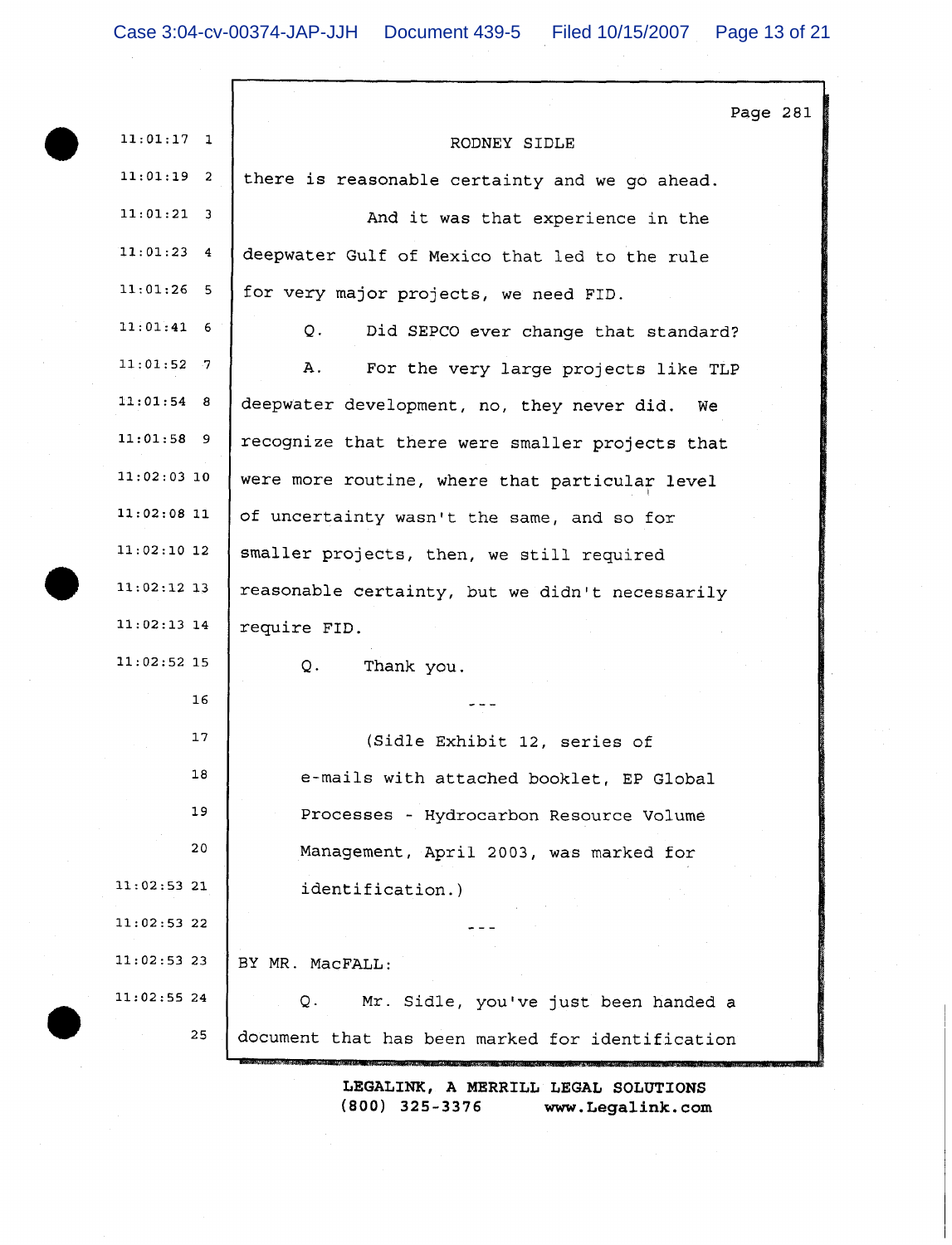|               | Page 282                                           |
|---------------|----------------------------------------------------|
| $11:02:57$ 1  | RODNEY SIDLE                                       |
| $11:02:59$ 2  | as Sidle Exhibit 12. I would like you to take a    |
| $11:03:01$ 3  | look at it, sir, and tell me if you recognize      |
| $11:03:52$ 4  | it.                                                |
| $11:05:31$ 5  | (Witness reviewing document.)                      |
| 11:05:326     | Α.<br>I reviewed the document.                     |
| $11:05:35$ 7  | Q.<br>Do you recognize these series of             |
| 11:05:38 8    | e-mails -- or this series of e-mails, sir?         |
| $11:05:40$ 9  | Α.<br>Yes, I do.                                   |
| $11:05:48$ 10 | Q.<br>And for the record, the document is          |
| $11:05:48$ 11 | an e-mail string with the last of which is an      |
| $11:05:48$ 12 | e-mail from Mr. Sidle to John Pay dated April 4,   |
| $11:05:54$ 13 | 2003. The subject is Organization Option:          |
| $11:05:58$ 14 | Reserves Manager.                                  |
| $11:05:59$ 15 | Mr. Sidle, I would like specifically               |
| $11:06:03$ 16 | to direct your attention to the second e-mail      |
| $11:06:05$ 17 | that appears on the first page of the document,    |
| $11:06:10$ 18 | which is an e-mail from you dated April 4, 2003    |
| 11:06:17 19   | to Gaurdie Banister, John Haines, Aidan McKay,     |
| 11:06:21 20   | Bob Jefferis, Rob Ryan and Charlie Williams.<br>Do |
| 11:06:21 21   | you have that, sir?                                |
| 11:06:22 22   | I do.<br>Α.                                        |
| $11:06:24$ 23 | Q.<br>First, could you identify Mr., or            |
| 11:06:25 24   | Ms. Banister?                                      |
| 25            | Mr. Banister --<br>Α.                              |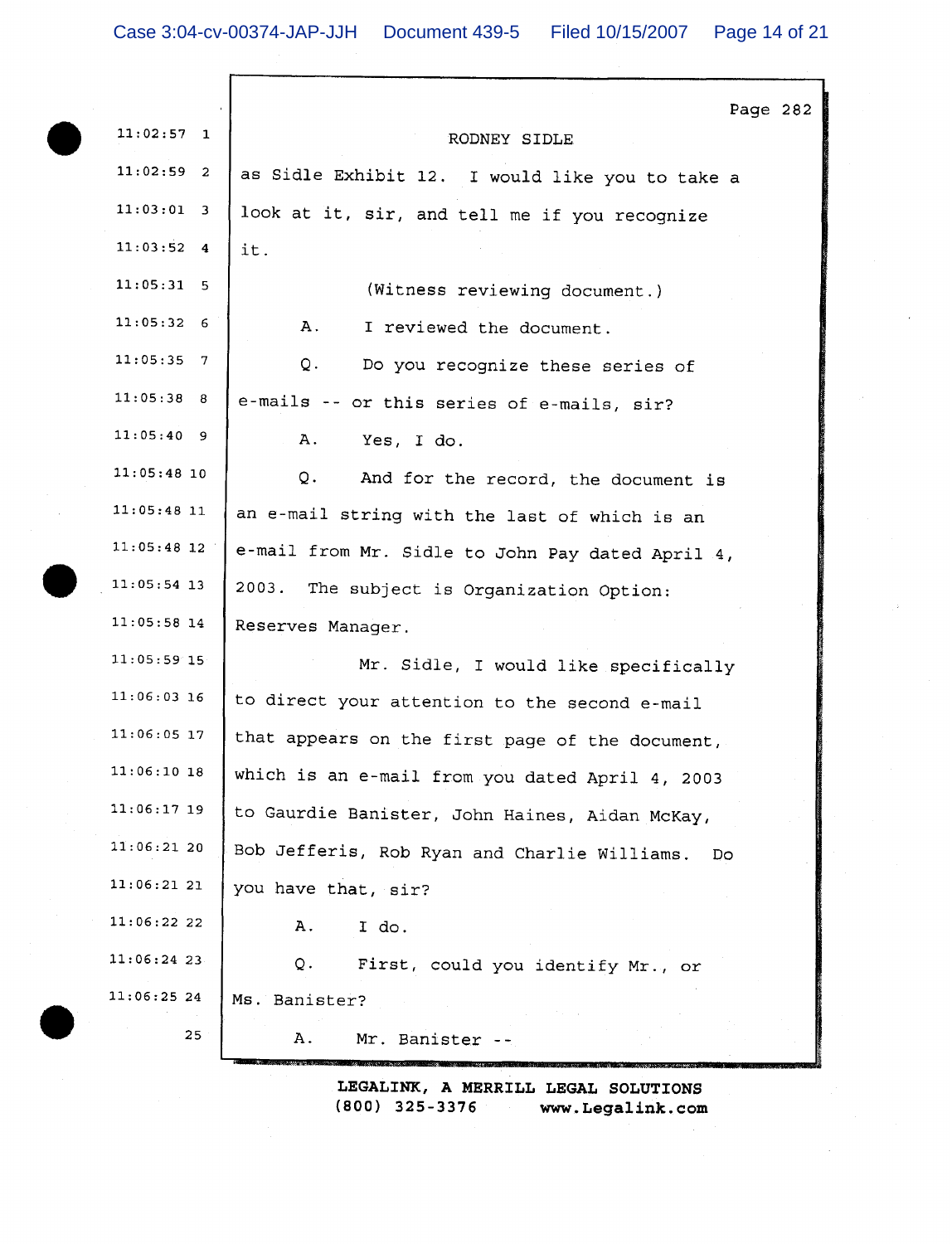| $11:06:26$ 1  | Page 283<br>RODNEY SIDLE                         |
|---------------|--------------------------------------------------|
| $11:06:27$ 2  | $Q_{+}$<br>Thank you.                            |
| $11:06:29$ 3  |                                                  |
|               | Α.<br>-- at that time was the                    |
| $11:06:31$ 4  | engineering -- the technical leader of the SEPCO |
| $11:06:34$ 5  | organization.                                    |
| 11:06:376     | $Q_{\star}$<br>Mr. Haines?                       |
| $11:06:42$ 7  | Α.<br>John Haines was the focal point for        |
| 11:06:53 8    | the members of SEPCO that participated in the    |
| $11:06:57$ 9  | T&OE discipline leads that were part of -- the   |
| $11:06:59$ 10 | T&OE organization had dashed lines, if you will, |
| 11:07:03 11   | relationships to functional leads in each of --  |
| $11:07:08$ 12 | in the OUs. Within SEPCO John Haines was the     |
| $11:07:11$ 13 | focal point within SEPCO functional leads who    |
| $11:07:14$ 14 | related to an T&OE functional lead.              |
| $11:07:17$ 15 | Q.<br>How about Mr. McKay?                       |
| $11:07:23$ 16 | Α.<br>Both Aidan and Bob Jefferis were           |
| 11:07:27 17   | development managers within SEPCO.               |
| $11:07:29$ 18 | Mr. Ryan?<br>O.                                  |
| $11:07:34$ 19 | Α.<br>Rob Ryan was the business support          |
| 11:07:37 20   | manager within SEPCO.                            |
| 11:07:39 21   | And finally, Mr. Williams?<br>Q.                 |
| 11:07:42 22   | Α.<br>Charlie Williams was my supervisor         |
| 11:07:44 23   | at the time.                                     |
| 11:07:4724    | Q.<br>What position did Mr. Williams hold?       |
| 25            | Α.<br>Let's see. What was his title?             |
|               |                                                  |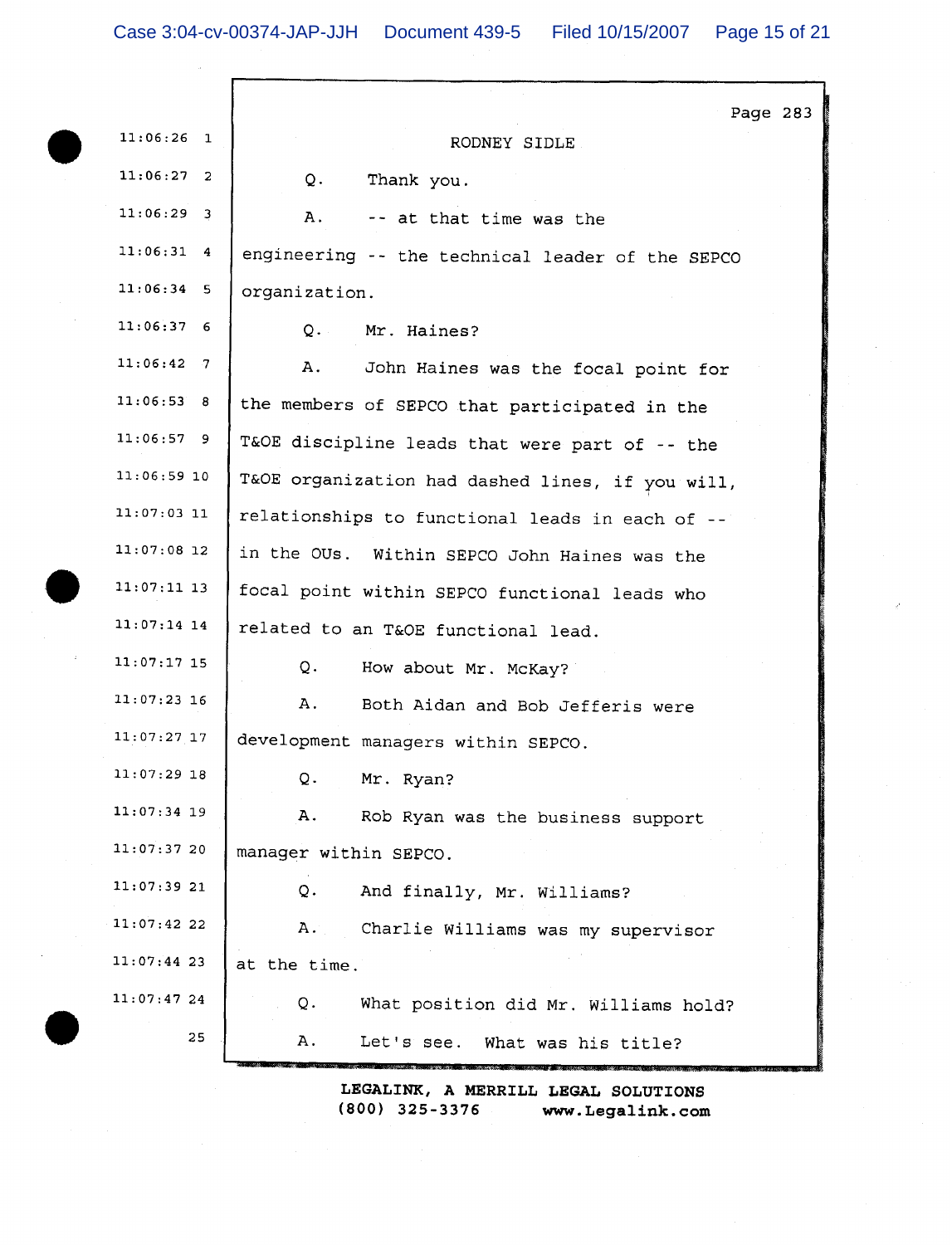г

|                             | Page 284                                         |
|-----------------------------|--------------------------------------------------|
| $11:07:51$ 1                | RODNEY SIDLE                                     |
| 11:08:02 2                  | (Pause.) Charlie was the manager of              |
| $11:08:06$ 3                | a group that provided technical services to      |
| $11:08:14$ 4                | SEPCO -- boy, I can't remember the name of it -- |
| $11:08:16$ 5                | but I was part of that group. The reserves       |
| 11:08:18<br>- 6             | manager reported to Charlie, who had a           |
| 11:08:20<br>$7\overline{ }$ | collection of other folks that did technical     |
| 11:08:22 8                  | administrative sorts of things to support the    |
| 11:08:23 9                  | business.                                        |
| $11:08:26$ 10               | I would like to direct your<br>Q.                |
| 11:08:28 11                 | attention to the first full paragraph in that    |
| $11:08:31$ 12               | second e-mail. You describe a diagram            |
| 11:08:35 13                 | containing an organizational structure with      |
| 11:08:42 14                 | regard to HC resources. Does HC stand for        |
| 11:08:42 15                 | hydrocarbon?                                     |
| $11:08:43$ 16               | $\mathbf{A}$ .<br>Yes, it does.                  |
| 11:08:47 17                 | Q.<br>You describe the various reporting         |
| 11:08:49 18                 | under that diagram, and you conclude with the    |
| 11:08:52 19                 | sentence, "This has been fine when all we want   |
| 11:08:59.20                 | is reporting of volumes."                        |
| $11:09:02$ 21               | What is it that you meant to convey              |
| 11:09:03 22                 | in that sentence, sir?                           |
| 11:09:11 23                 | Α.<br>What this conveyed was my                  |
| 11:09:17 24                 | observation that the staffing level and people   |
| 25                          | assigned to reserves, instruction, training,     |
|                             |                                                  |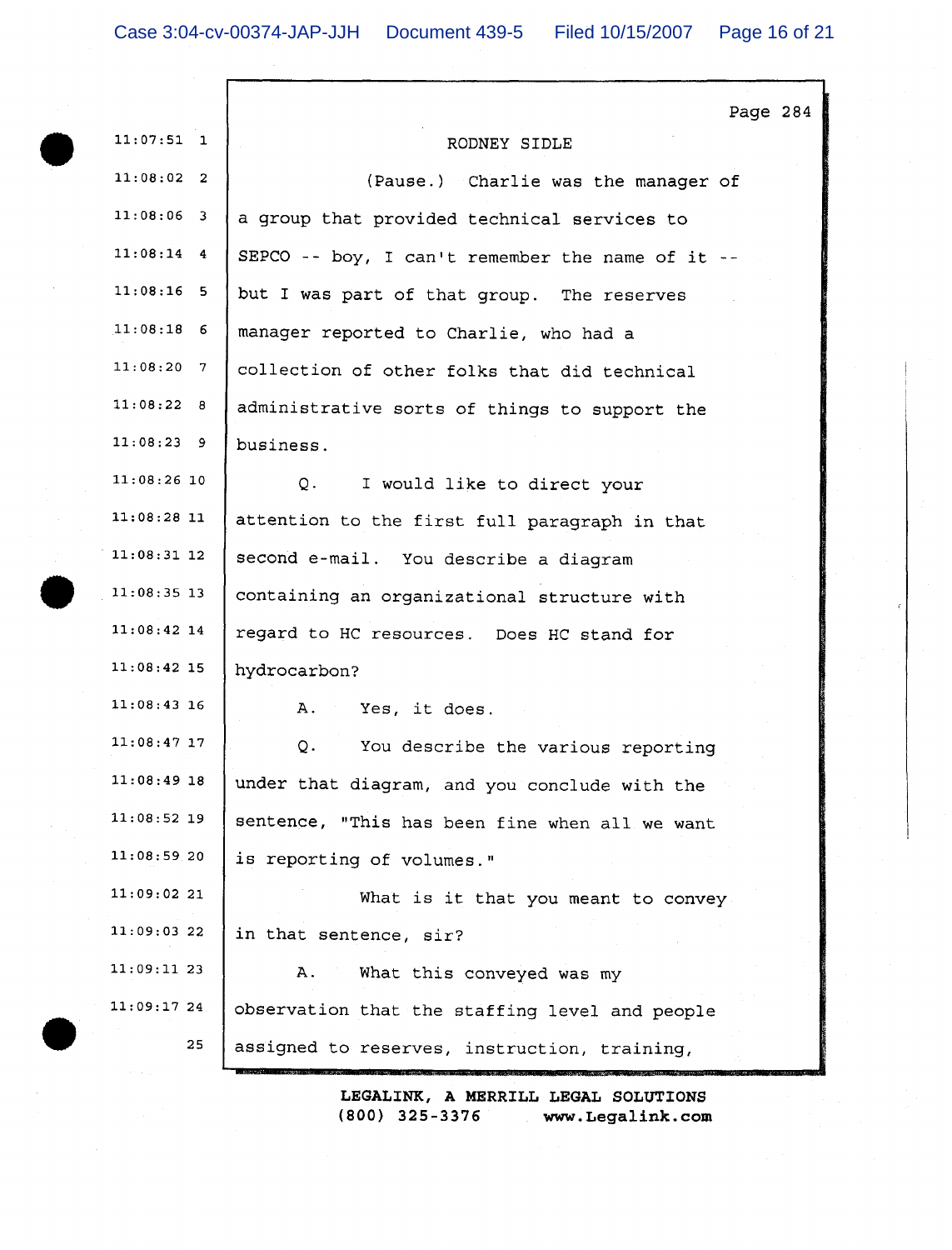|               | Page 285                                         |
|---------------|--------------------------------------------------|
| $11:09:23$ 1  | RODNEY SIDLE                                     |
| $11:09:26$ 2  | determination, review, capture, reporting -- all |
| $11:09:30$ 3  | of that was limited to such a few number of      |
| $11:09:32$ 4  | people that the only effective thing you could   |
| $11:09:36$ 5  | do was just capture and report the data; that    |
| $11:09:41$ 6  | the other functions of training, consulting,     |
| $11:09:45$ 7  | elements like that, the precursors to the        |
| 11:09:50 8    | capture of data, accurate data, didn't really    |
| 11:09:559     | have people assigned sufficient to fully engage  |
| $11:09:58$ 10 | in those responsibilities.                       |
| $11:10:01$ 11 | Q.<br>Was one of the responsibilities also       |
| $11:10:10$ 12 | the assessment of the proved reserves proposed   |
| $11:10:15$ 13 | for booking?                                     |
| $11:10:17$ 14 | Α.<br>It was a part of that overall              |
| $11:10:25$ 15 | process in that it looked at the example that I  |
| $11:10:27$ 16 | was familiar with, the role that I had within    |
| $11:10:31$ 17 | SEPCO, as a model, saying that there is work     |
| 11:10:37 18   | that can be done at the local OU level to        |
| 11:10:42 19   | provide kind of a first order screening, if you  |
| 11:10:4720    | will, that could be used in addition to a        |
| 11:10:5121    | corporate -- a global audit function, to just    |
| $11:10:53$ 22 | provide additional assurance that we had people  |
| 11:10:5723    | looking at things and getting it right.          |
| $11:11:03$ 24 | Q.<br>In the next paragraph you write:           |
| 25            | "However, there is evidence to suggest we may    |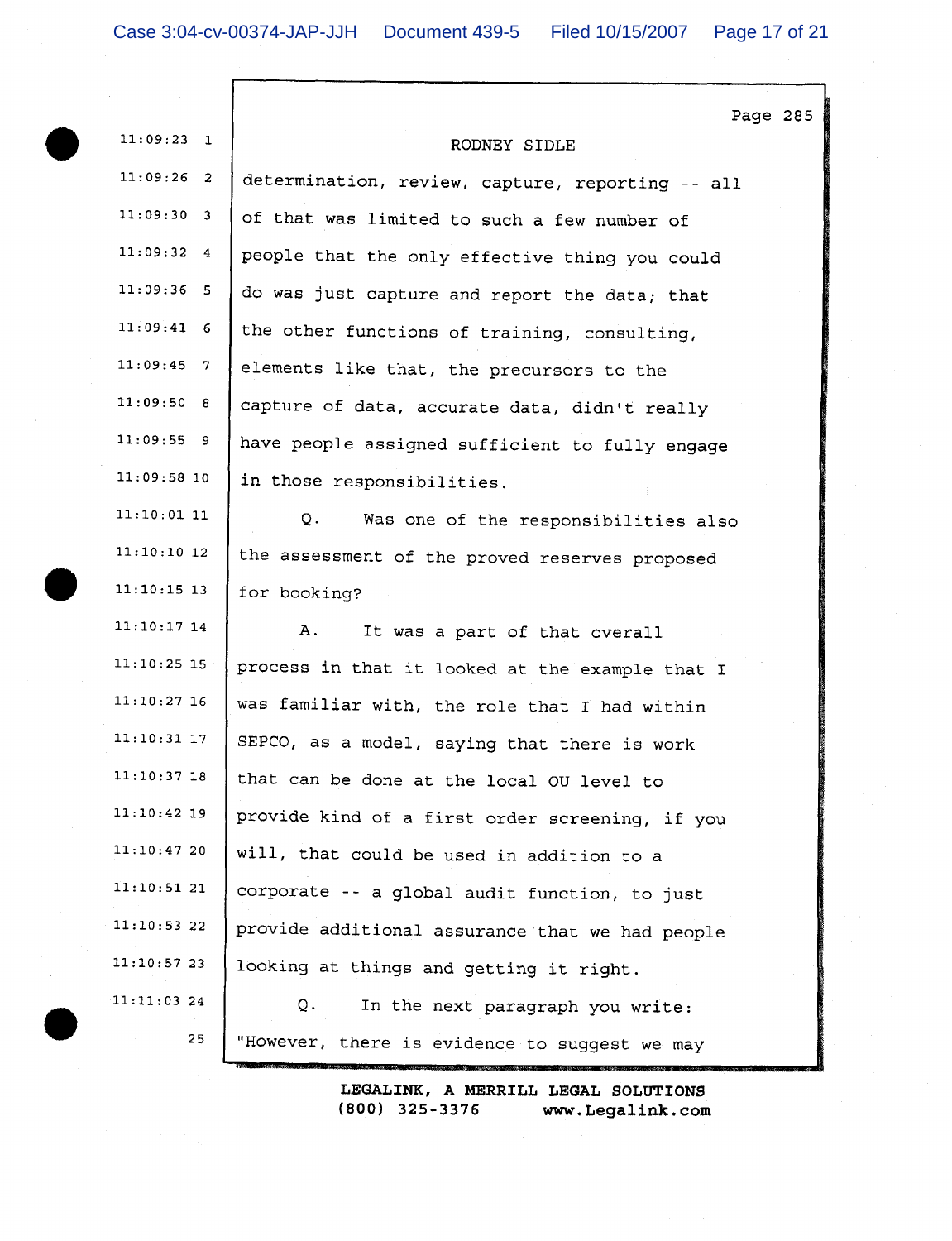| $11:11:07$ 1  | Page 286<br>RODNEY SIDLE                         |
|---------------|--------------------------------------------------|
| $11:11:10$ 2  | need to change our approach."                    |
| $11:11:11$ 3  | I'm sorry. I'm still on the first                |
| $11:11:12$ 4  | page, sir.                                       |
| $11:11:12$ 5  | Α.<br>Oh.                                        |
| $11:11:14$ 6  | Q.<br>It's the next paragraph in that same       |
| $11:11:15$ 7  | $e$ -mail.                                       |
| 11:11:18 8    | Α.<br>Mine's on the next page.                   |
| $11:11:20$ 9  | Q.<br>Oh, I'm sorry. I apologize.<br><b>We</b>   |
| 11:11:22 10   | have slightly different versions of that same    |
| $11:11:24$ 11 | document. Okay. Well, the second paragraph       |
| $11:11:25$ 12 | which appears on the second page of the document |
| $11:11:31$ 13 | in front of you states, "However" -- well, I've  |
| $11:11:31$ 14 | already read it.                                 |
| $11:11:34$ 15 | By that sentence, did you mean that              |
| $11:11:36$ 16 | the approach described in the preceding          |
| $11:11:38$ 17 | paragraph was the one that was currently in      |
| $11:11:45$ 18 | place within the group?                          |
| $11:11:50$ 19 | Α.<br>What that approach in that sentence        |
| 11:11:54 20   | refers to is the statement in the prior          |
| 11:11:55 21   | paragraph that talks about current               |
| 11:11:5822    | organizational structure where you have John Pay |
| $11:12:03$ 23 | with links to OU staff, some of which are only   |
| 11:12:0624    | part-time resource coordinators. That was the    |
| 25            | current structure, and that was the approach     |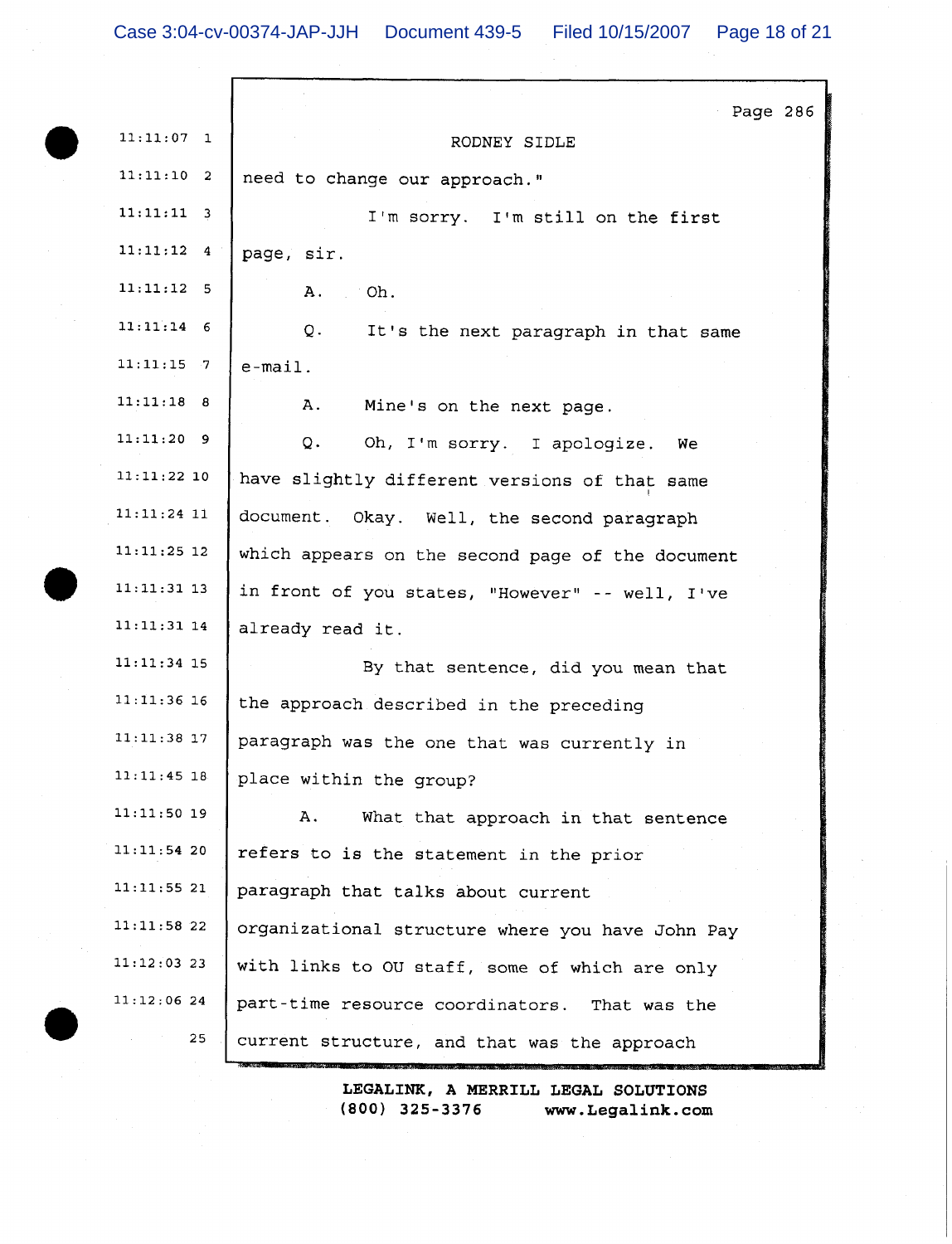Γ

| $11:12:08$ 1<br>RODNEY SIDLE                                    |  |
|-----------------------------------------------------------------|--|
|                                                                 |  |
| $11:12:10$ 2<br>that I was referring to.                        |  |
| $11:12:14$ 3<br>You then write, "Consider RRR for<br>Q.         |  |
| $11:12:17$ 4<br>2002 impacted by major reserve reduction for    |  |
| $11:12:21$ 5<br>volumes booked incorrectly (outside Group and   |  |
| $11:12:27$ 6<br>SEC guidelines), " and then it continues.       |  |
| $11:12:33$ 7<br>Do you recall what reserve reduction            |  |
| 11:12:35 8<br>you were referring to in that sentence?           |  |
| $11:12:38$ 9<br>Α.<br>I don't remember specific ones.           |  |
| $11:12:45$ 10<br>This was written in the early part of 2003,    |  |
| 11:12:4711<br>about the time that our annual results were       |  |
| $11:12:53$ 12<br>being made public for 2002, so I'm sure this   |  |
| $11:12:56$ 13<br>refers back to the disclosed values from 2002. |  |
| $11:13:00$ 14<br>Q.<br>Do you recall what the RRR impact        |  |
| $11:13:03$ 15<br>was that you reference here?                   |  |
| $11:13:12$ 16<br>Α.<br>I don't recall a numeric value, no.      |  |
| $11:13:14$ 17<br>Q.<br>Do you remember if it was an adverse     |  |
| 11:13:15 18<br>impact?                                          |  |
| $11:13:16$ 19<br>Α.<br>Yes. I believe it was an adverse         |  |
| 11:13:1720<br>impact.                                           |  |
| 11:13:2021<br>Q.<br>I would like now to direct -- that          |  |
| $11:13:22$ 22<br>was the first bullet point that appeared under |  |
| $11:13:24$ 23<br>the sentence "However."                        |  |
| 11:13:25 24<br>I would like now to direct your                  |  |
| 25<br>attention to the third paragraph, you'll see a            |  |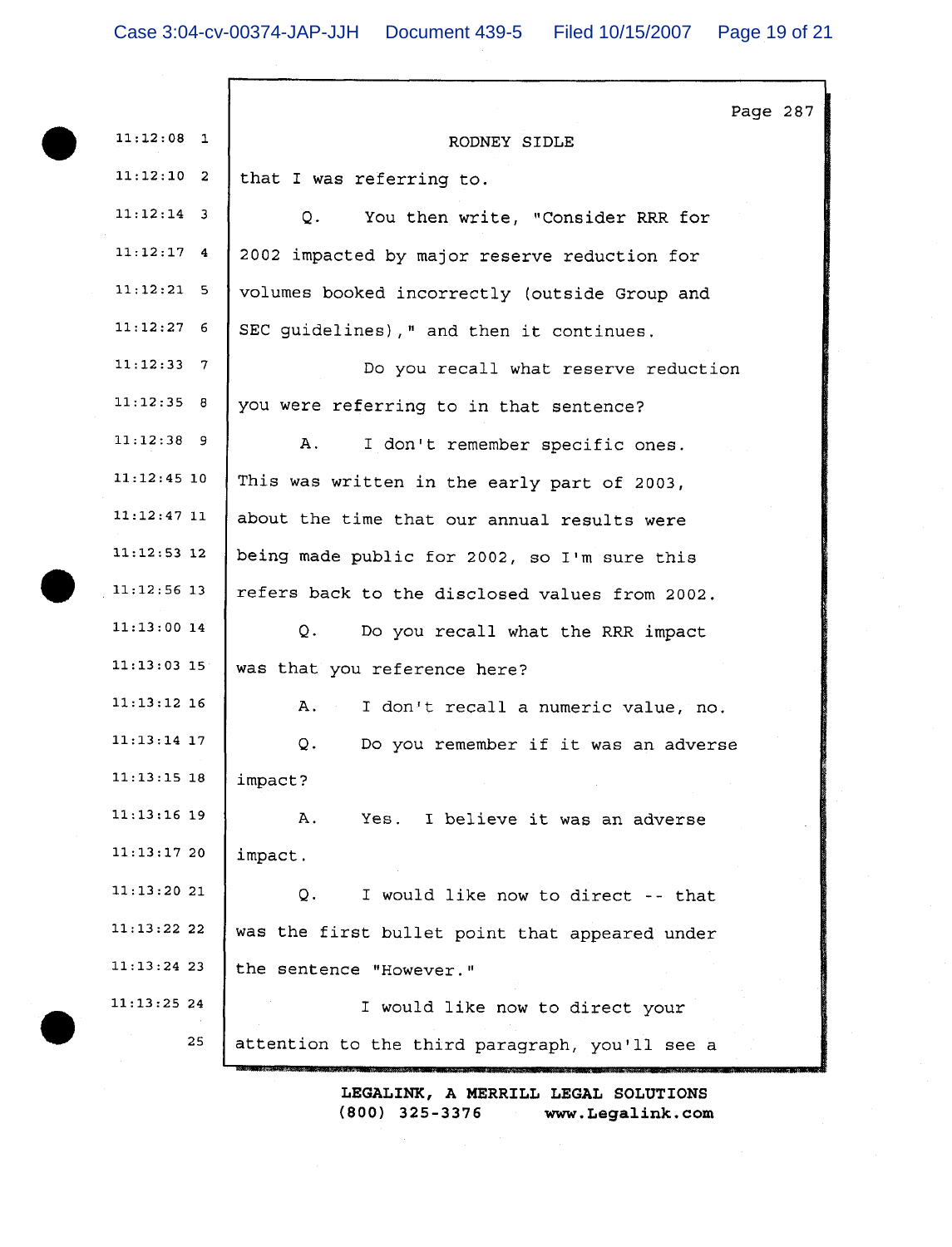|               | Page 288                                         |
|---------------|--------------------------------------------------|
| $11:13:28$ 1  | RODNEY SIDLE                                     |
| 11:13:30 2    | star there, "A recent survey."                   |
| $11:13:31$ 3  | Α.<br>Yes.                                       |
| $11:13:34$ 4  | Q. You wrote: "A recent survey of 20             |
| $11:13:37$ 5  | larger OUs on reserve reporting processes shows  |
| $11:13:40$ 6  | some OUs do not understand the fundamental SEC   |
| $11:13:44$ 7  | 'proved area' concept (and one OU believes it    |
| 11:13:49 8    | does not apply to them!) "                       |
| $11:13:50$ 9  | And then the sentence continues.                 |
| $11:13:57$ 10 | Now, with respect to that first                  |
| $11:13:59$ 11 | part, what survey were you referencing in that   |
| $11:14:00$ 12 | sentence?                                        |
| $11:14:07$ 13 | Α.<br>Okay. It was one that I did, as the        |
| 11:14:13 14   | focal point for the reserves subgroup of the     |
| $11:14:17$ 15 | T&OE reserves functional leads, we broke down    |
| $11:14:20$ 16 | into subgroups to address a variety of topics,   |
| $11:14:22$ 17 | one being reserves, and I was the chairman of    |
| $11:14:27$ 18 | that subgroup -- we developed a list of, I don't |
| $11:14:30$ 19 | remember how many, of 20, 30 questions, just on  |
| 11:14:3920    | situations, practices, elements of reserves      |
| 11:14:4121    | determination, data capture reporting review,    |
| $11:14:44$ 22 | all of those sorts of things, and then several   |
| 11:14:4823    | of us called the larger OUs, the people who were |
| 11:14:5124    | the reserves focal points in those, and asked    |
| 25            | those questions to get their responses.          |